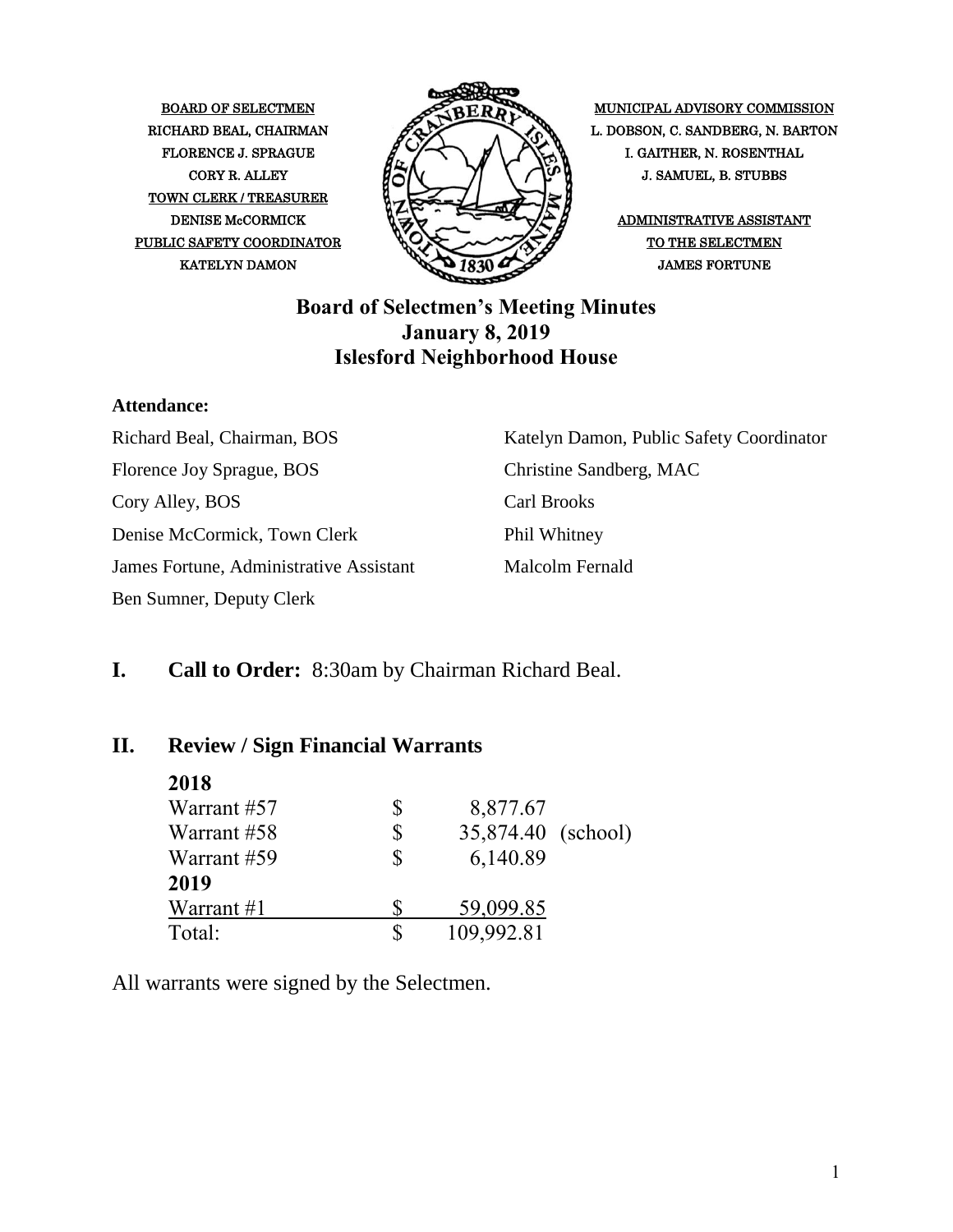### **III. Review/Approval of Meeting Minutes: December 4, 2018**

Suggestions are made to clarify discussion in items IV. A. and IV. F.

Cory Alley moves to approve the December 4, 2018 Board of Selectmen's meeting minutes as amended. Florence Joy Sprague seconds the motion. **Motion approved 3-0.**

### **IV. New Business**

## **A. Signing of Quitclaim Deed**

Denise McCormick reports that the taxes, interest, legal fees, and applicable rent have been paid in full (\$7,258) on a December 2018 tax lien foreclosure. A quitclaim deed has been prepared in compliance with the Tax Acquired Property Ordinance. Selectmen review and sign the Quitclaim Deed between the Town of Cranberry Isles and Mark Alley.

## **B. Temporary Constable Appointment**

Florence Joy Sprague moves to appoint Richard Beal as Constable for Great Cranberry Island. Cory Alley seconds the motion. Richard Beal abstains. **Motion approved 2-0.**

## **C. 2019 Budget Workshop**

Selectmen review and sign annual letter to James Wadman to conduct the Town's 2018 Audit.

Denise McCormick reports on significant budget changes for 2019.

Dept. #51: \$5,500 budgeted to upgrade the Town's website and to improve backup storage of electronic files and documents. General discussion of issues involving accepting online payments through the State of Maine. Richard Beal moves that the policy of the Town is that all tax payments must be made by cash or check. Cory Alley seconds the motion. **Motion approved 3-0.**

Dept. #51: The Town's Assessor has requested an increase from \$28,800 to \$29,500.

Dept. #52: \$350,000 for the purchase of a replacement tanker for GCI.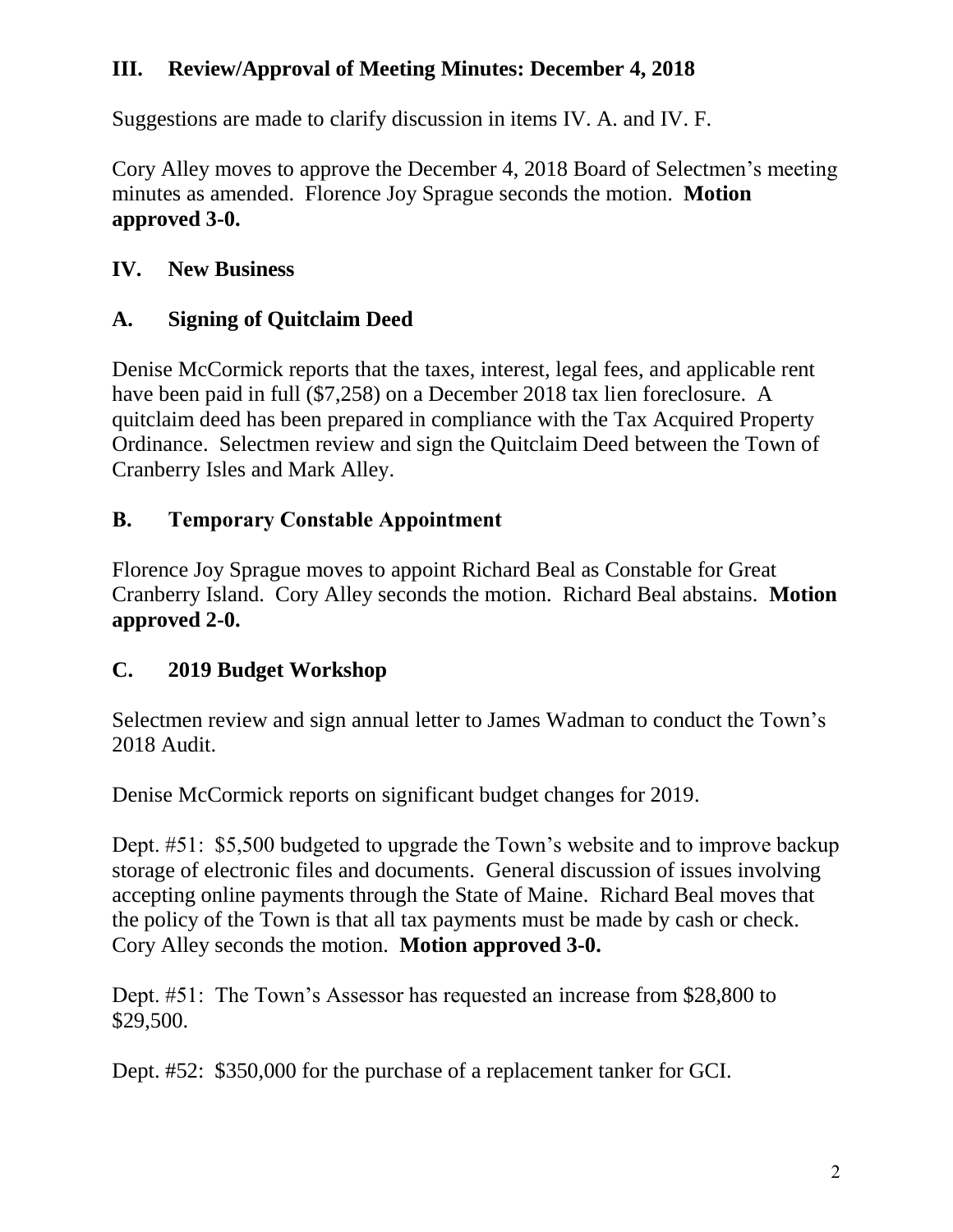Dept. #52: \$178,000 for the purchase and installation of a cistern for GCI. Katelyn Damon recommends that \$25,000 in reserve funds for the GCI Fire Department be used towards the GCI Cistern project.

Dept. #52: Increase in GCI/Sutton Harbormaster salary per recommendation of the Board of Selectmen at the October 2018 meeting.

Dept. #53: James Fortune recommends that the small increase in tipping fees incurred over the past year be allowed for in the upcoming budget.

Dept. #54: Discussion of repairs needed on Jimmie's Point Road (GCI), Harding Point Road (GCI), Northwoods Road (LCI), and Cross Road (LCI). Richard Beal proposes, without dissent, a warrant article for \$250,000 to be appropriated toward these projects.

### **V. Other Business (taken out of order)**

James Fortune reports on uprooted trees on the path to Bunker's Cove at Islesford. Denise McCormick reports that the Town has a deeded right-of-way to the shore for a walking trail only. Cory Alley moves that the Town should not remove trees or repair damage to the trail. Richard Beal seconds the motion. **Motion approved 3-0.**

### **C. 2019 Budget Workshop (continued)**

Dept. #54: Cory Alley moves to increase the estimate for an Islesford plow truck by \$20,000 and purchase a tractor in place of a truck. Richard Beal seconds the motion. **Motion approved 3-0.**

Dept. #56: The Islesford Neighborhood House has formally requested \$20,000 towards its septic project.

Dept. #57: The Islesford Historical Society has formally requested \$1,000 towards its general operations.

Dept. #57: Richard Beal recommends adding \$500 to the Cranberry Rowers donation and donating \$1,000 to Islesford Boatworks. Denise McCormick reports that the Cranberry Rowers organization is not currently active. Cory Alley proposes, without dissent, that the \$1,500 be donated to Islesford Boatworks.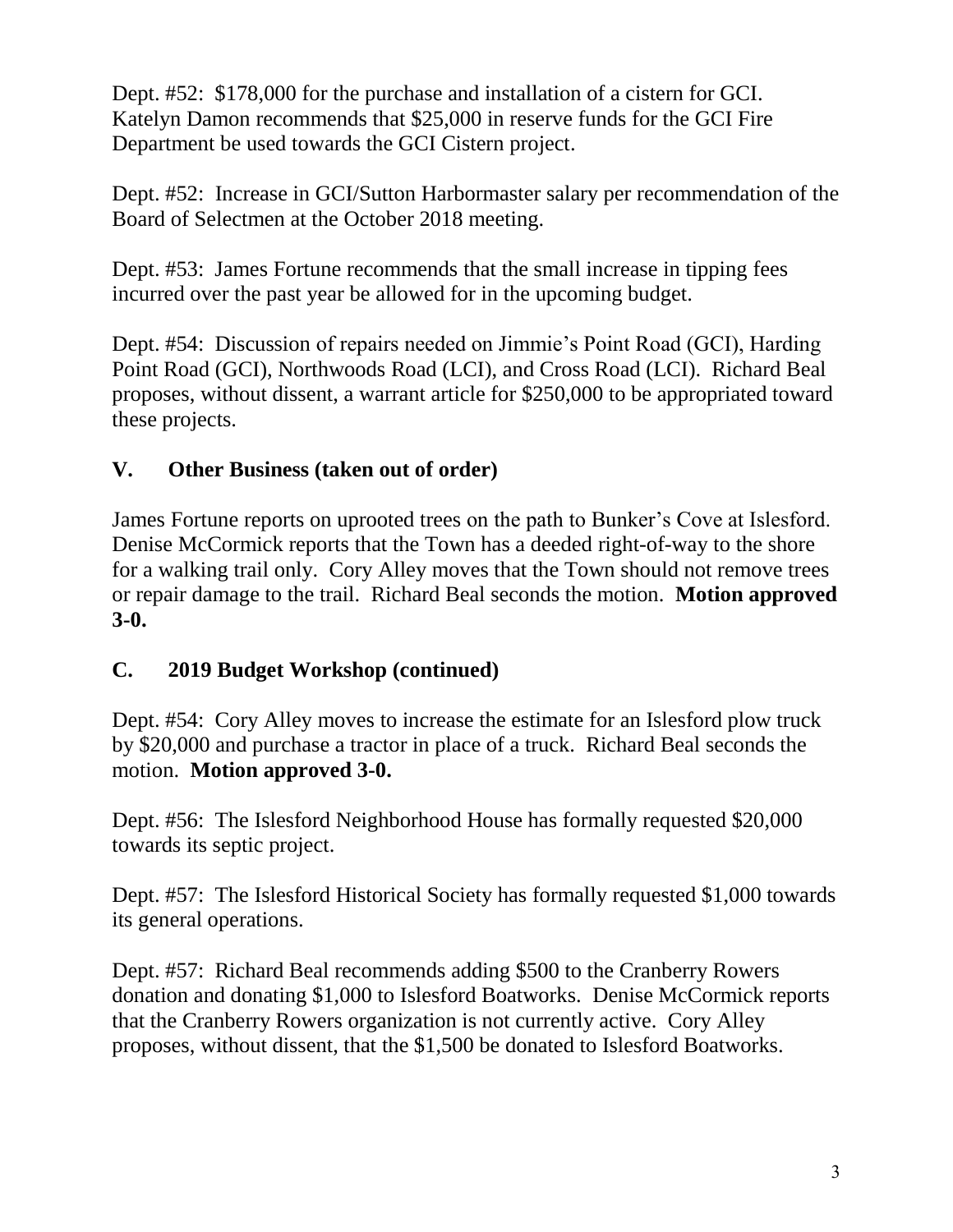Dept. #57: Denise McCormick reports that Hancock County Taxes have increased to \$84,300.

Dept. #58: Discussion of landscaping maintenance needs at the Mansell Lane property. \$4,000 has been budgeted. Cory Alley recommends James Fortune look into hiring a new groundskeeper and recommends contacting A.C. Parsons and Islandscaping to see how much they would charge.

Dept. #58: Cory Alley proposes, without dissent, budgeting funds (\$56,000) towards the construction of two floats at Islesford. They would replace the existing floats, one of which could be sold to recoup some costs.

Dept. #58: The Harbor Committee has recommended the Islesford Dock Extension be put out to bid and \$250,000 budgeted towards its completion. General discussion. Denise McCormick warns that approval of all the proposed budget items added today would roughly double the Town's tax rate. Consensus of the Selectmen is to postpone Islesford Dock Extension proposal, but leave \$100,000 budgeted towards the Islesford Breakwater Project.

Dept. #58: James Fortune recommends \$20,000 be allocated for necessary repairs to the Town Docks. This amount was determined after an evaluation earlier this year.

Dept. #58: \$56,000 has been estimated for completion of work on the Town Office, \$48,000 of which is in Reserve. Consensus of the Selectmen is to propose a budget figure of \$10,000 towards completion.

Dept. #58: Denise McCormick advises that considerable erosion has occurred at Hadlock Park on Islesford. Richard Beal proposes budgeting \$5,000 towards repairs.

### **VII. Audience Communication (taken out of order)**

Christine Sandberg asks whether a warrant article should again be considered for selling the Mansell Lane portion of the Manset property if it is not leased prior to Town Meeting.

Carl Brooks comments that the entire Manset property may be needed if the parking lease at Northeast Harbor cannot be renewed in 2023.

Phil Whitney asks whether the Town of Southwest Harbor might have an interest in partnering with the Town of Cranberry Isles on a year-round dock at Manset.